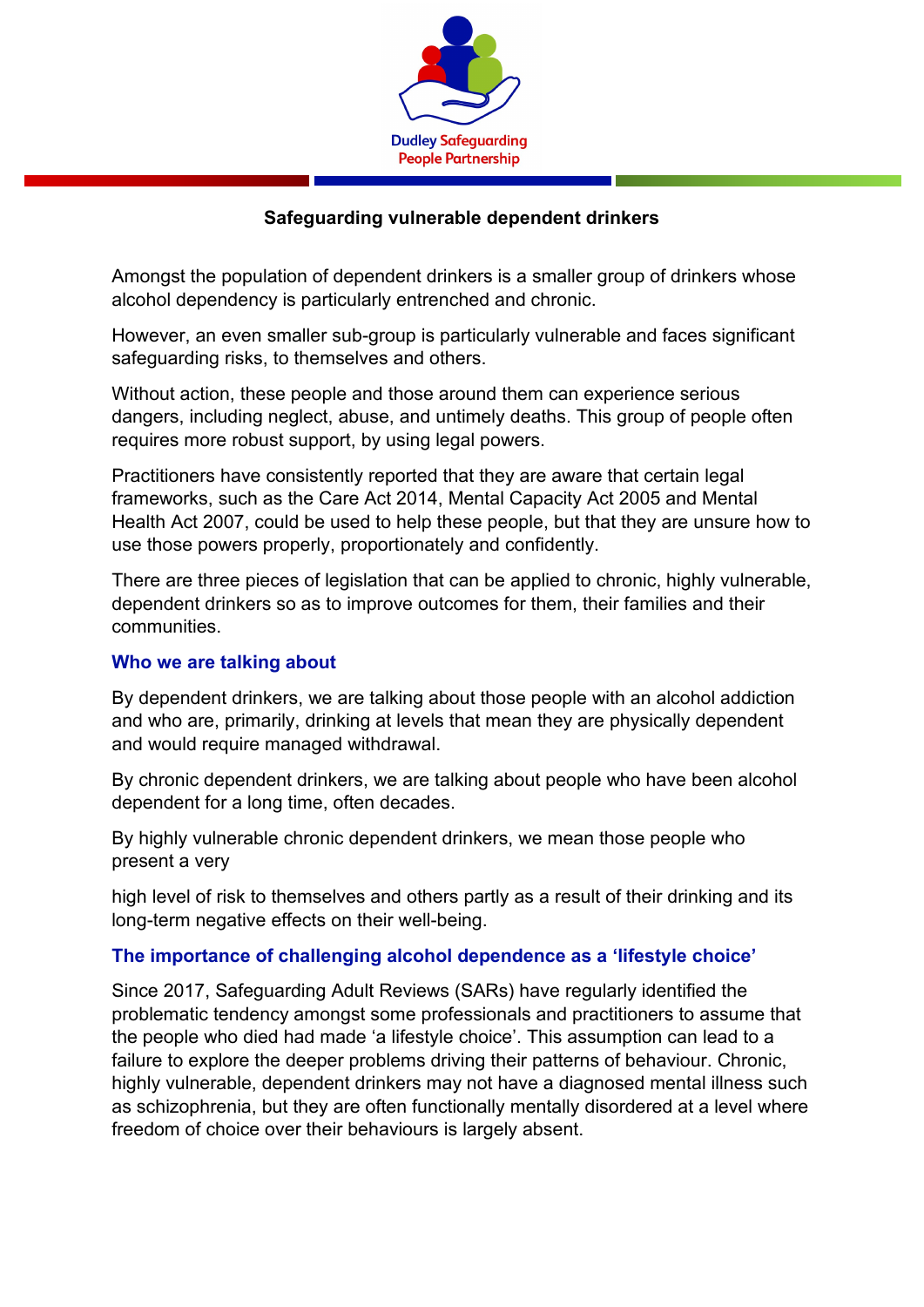

Not using legal powers may be seen as respecting their personal choice, but in reality it may be allowing them to *"die with their rights on"*

Alcohol dependence is a significant factor in serious case reviews. Alcohol features in over 50% of domestic homicide reviews and up to 70% of inquiries into homicides by mentally ill people.

Alcohol Change UK's report [Learning from](https://alcoholchange.org.uk/publication/learning-from-tragedies-an-analysis-of-alcohol-related-safeguarding-adult-reviews-published-in-2017) [Tragedies](https://alcoholchange.org.uk/publication/learning-from-tragedies-an-analysis-of-alcohol-related-safeguarding-adult-reviews-published-in-2017) highlighted 11 deaths of vulnerable adults from 2017 where alcohol misuse was a significant issue. These people were often highly vulnerable, dependent drinkers and the reviews highlighted their vulnerability and social exclusion.

Better use of legal powers could enable us to intervene, safeguard and save lives.

In one example a man was estimated to have cost the health and fire services £138,000 in just one year.

An alcohol outreach service in the south east of England identified someone who was costing public services £250,000 in a year.

The three main pieces of legislation that can be used to protect and support chronic, highly vulnerable, dependent drinkers:

- The Care Act 2014 (England) or the Social Services and Well-being (Wales) Act 2014
- The Mental Capacity Act 2005 (England and Wales)
- The Mental Health Act 1983 (amended 2007) (England and Wales)

#### **How does the Care Act 2014 apply to dependent drinkers?**

- The Care Act 2014 applies to people with alcohol problems.
- Dependent drinkers with care and support needs have a right to assessment under the Act and, if they meet certain criteria, the right to have those needs met.
- Dependent drinkers with care and support needs who are, or at risk of being, abused or neglected, or being victims of self-neglect, require safeguarding by local authorities.
- Self-neglect (and/or living with abuse and exploitation) should never be regarded as a 'lifestyle choice'.
- Safeguarding alerts should be submitted to the local authority about such cases.
- Local authorities have a duty to make enquiries, or cause others to do so, if they believe an adult is experiencing, or is at risk of, abuse or neglect.
- An enquiry should establish whether any action needs to be taken to stop or prevent abuse or neglect, and if
- so, by whom.
- In the wake of a serious incident, a Safeguarding Adult Board (SAB) may arrange for a Safeguarding Adults
- Review involving an adult in its area with needs for care and support. In certain circumstances an SAB has a duty to do so.